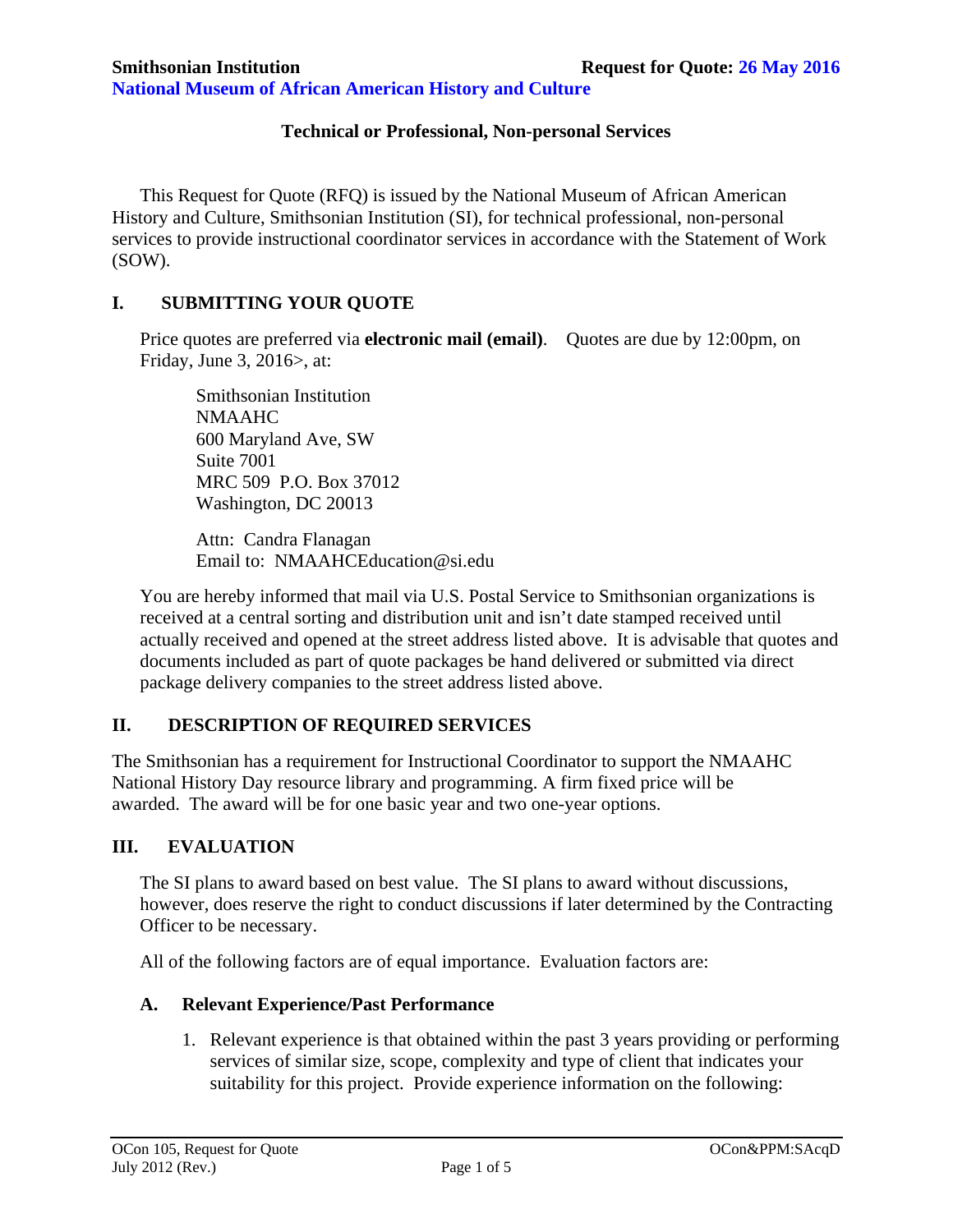- Designing inquiry-based learning experiences (in-person, online, and/or in print) for students grades 6-12
- Coordinating communications across multiple groups simultaneously
- Creating and implementing research-based resources (digital and/or print) for under the National History Day project model
- Hosting and delivering public programming for students, grades 6-12
- Scheduling and developing marketing plan for public events, workshops, and programs targeted to students
- Managing program budgets
- Knowledge of the Smithsonian Institution and the NMAAHC collection
- 2. Past Performance should be indicated by a list of current or previous contracts with names of points of contact and their current telephone numbers who can answer specific questions on quality, workmanship and scheduling. Provide contract periods of performance dates, dollar value, and brief description of the work performed.

# **B. Qualifications/Technical Competence**

- 1. **Technical Information** Technical information should include a narrative discussion addressing the technical competence, the firm's capabilities, qualifications, and approach to satisfy the requirements of the SOW.
- 2. **Certifications** A minimum Bachelor's Degree in American History, American Studies, African American History/Studies
- 3. **Awards subject to the Service Contract Act** This requirement is in accordance with GSA Schedule.
- **C. Résumés** are requested.
- **D.** Price please submit your hourly rate for the work herein described in the SOW

# **IV. INSURANCE REQUIREMENTS**

Prospective independent vendors are provided opportunity to enroll in the Smithsonian's independent contractor insurance system, provided that the total contract value does not exceed the sum of \$75,000. The insurance premium-fee for the short term general liability insurance is made available for qualified, small independent vendors. Enrollment in this program is not guaranteed and determination for eligibility is on a case by case basis determined by number and value of previous awards. Upon determination of successful award, the contractor would be responsible to furnish a check for payment of the insurance premium due. If the vendor is not eligible for this insurance, he will be required to purchase his own insurance. Failure to purchase his own insurance will be cause for cancelling the award.

# **V. DUNS NUMBER**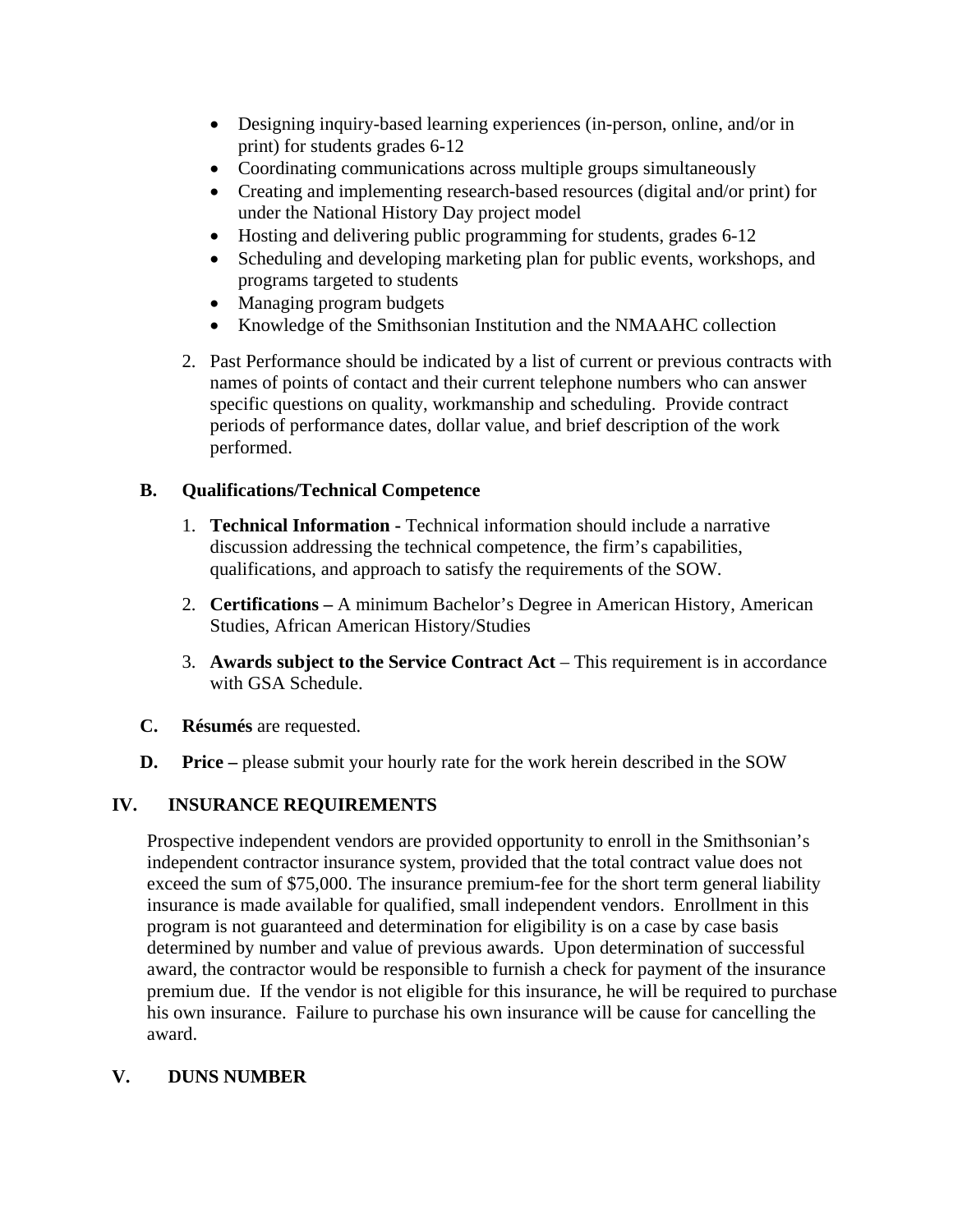A DUNS number is a unique nine digit identification number available for each physical location of your business and is needed to register in the System for Award Management (SAM), formerly the Central Contractor Registration (CCR) system (see Section VI of this RFQ). DUNS numbers are provided through Dun and Bradstreet (D&B) at no charge when you contact D&B via toll free telephone call to 1-866-705-5711, or on the internet at http://fedgov.dnb.com/webform. Non-U.S. (international) vendors may also contact D&B via email at help@dnb.com. Indicate that you are requesting a DUNS number to assist with eligibility for U.S. Government contracts. New DUNS numbers for U.S. vendors will be active and available for SAM registration within 1-2 business days of request; international vendors DUNS will be active and available normally within 2-5 days of request.

## **VI. System for Award Management (SAM) registration (formerly CCR)**

It is a requirement that current and prospective recipients of contract and purchase orders awarded by the SI must complete registration and maintain an active record in the System for Award Management (SAM). The SAM requires a one-time business registration, with annual updates, and allows vendors to control the accuracy of the business information they enter. The financial data you enter, which includes the electronic funds transfer (EFT) data collected by SAM, will assist the SI in paying your invoices and complying with the Federal Debt Collection Improvement Act of 1996. You may complete or update your information in SAM online at http://sam.gov. Questions regarding the process may be directed to the Federal Service Desk online at www.fsd.gov or via toll free call to 1-888-606-8220. There is no charge for registering in SAM.

For vendors who were registered in CCR prior to July 30, 2012, this means:

- All information in CCR was transferred to SAM and available for viewing and updating on July 30, 2012;
- Vendors will not have to re-register in SAM if their CCR was active and valid on July 30, 2012, however,
	- They will have to set up a SAM user ID. Once this is done, the vendors will have access to all their information and may edit it as needed,
	- They may set up an ID when they are notified by the SAM that it is time to renew registration.
- Vendors who attempted to access their information by going to the current CCR website on and after July 30, 2012, should have been automatically redirected to SAM.

For vendors who were not registered in CCR prior to July 30, 2012, this means:

- Vendors will need to obtain a DUNs number (see Part V. above) in order to register in SAM.
- Beginning on July 30, 2012, they must be directed to http://sam.gov to complete registration in SAM.
- The registration process via SAM has been changed for SAM, and is reported to be streamlined and much easier than the CCR process.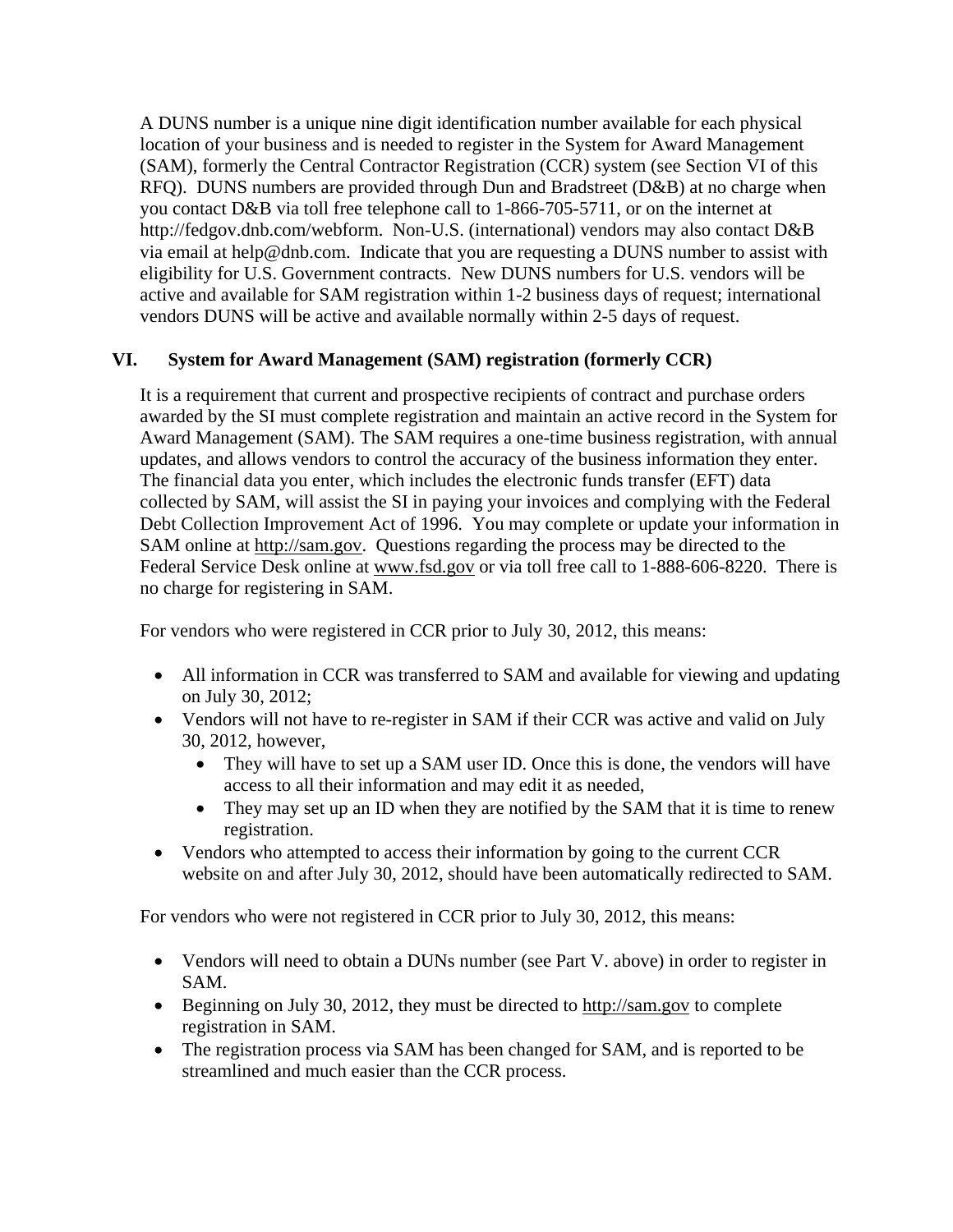If yours is the acceptable price quote and you are selected for award, your organization's valid and active registration with SAM must be verifiable by SI staff administering this procurement prior to contract or purchase order award, and at the time any modifications or amendments to awards might be required.

### **VII. LEGISLATIVE AND/OR ADMINISTRATIVE REQUIREMENTS**

### **A. SERVICE CONTRACT ACT OF 1965, AS AMENDED**

If services to be performed are covered by the Service Contract Act (SCA), as amended, the SCA shall apply to all work performed under the contract, purchase order, or GSA schedule task order to be issued. Individuals and companies submitting quotes are encouraged to verify the wages and fringe benefits determined by the U.S. Department of Labor to be payable for the Labor Category and in within the location that work performance will occur as cited in the Statement of Work. The SCA wages and fringe benefits payable shall be part of the order award.

Individuals and companies awarded a contract, purchase order or GSA schedule contract task order for SCA covered services are responsible, and required by law, to deliver to its employee(s) or post a notice of the required compensation in a prominent place at the worksite. The SCA provides authority to contracting agencies to withhold contract funds to reimburse underpaid employees, terminate the contract, hold the contractor liable for associated costs to the government, and debar from future government contracts for a period of three (3) years any persons or firms who have violated the SCA. The contracting officer awarding this order, or the Smithsonian Inspector General, may periodically require contractors to provide information that verifies compliance with the SCA for services provided under the awarded contracts, purchase orders or GSA schedule contract task orders.

## **B. E-VERIFY**

If at award, or anytime during contract performance, the dollar amount of the contract award exceeds \$150,000 or \$5,000,000 under GSA Schedule, with a period of performance over 120 days, the successful bidder is required to register in the E-Verify System and verify that all individuals to be hired under the contract award are eligible for employment within the U.S. This requirement is not applicable to work that will be performed outside the U.S. or for Commercial Off the Shelf (COTS) items.

E-Verify is an Internet-based system operated by the Department of Homeland Security (DHS), U.S. Citizenship and Immigration Services (USCIS). It allows employers to verify the employment eligibility of their employees, regardless of citizenship. For more information on e-verify and when, why and how to register and use the system please go to the USCIS site on the World Wide Web at:

http://www.uscis.gov/portal/site/uscis/menuitem.5af9bb95919f35e66f614176 543f6d1a/?vgnextoid=cb2a535e0869d110VgnVCM1000004718190aRCRD &vgnextchannel=75bce2e261405110VgnVCM1000004718190aRCRD.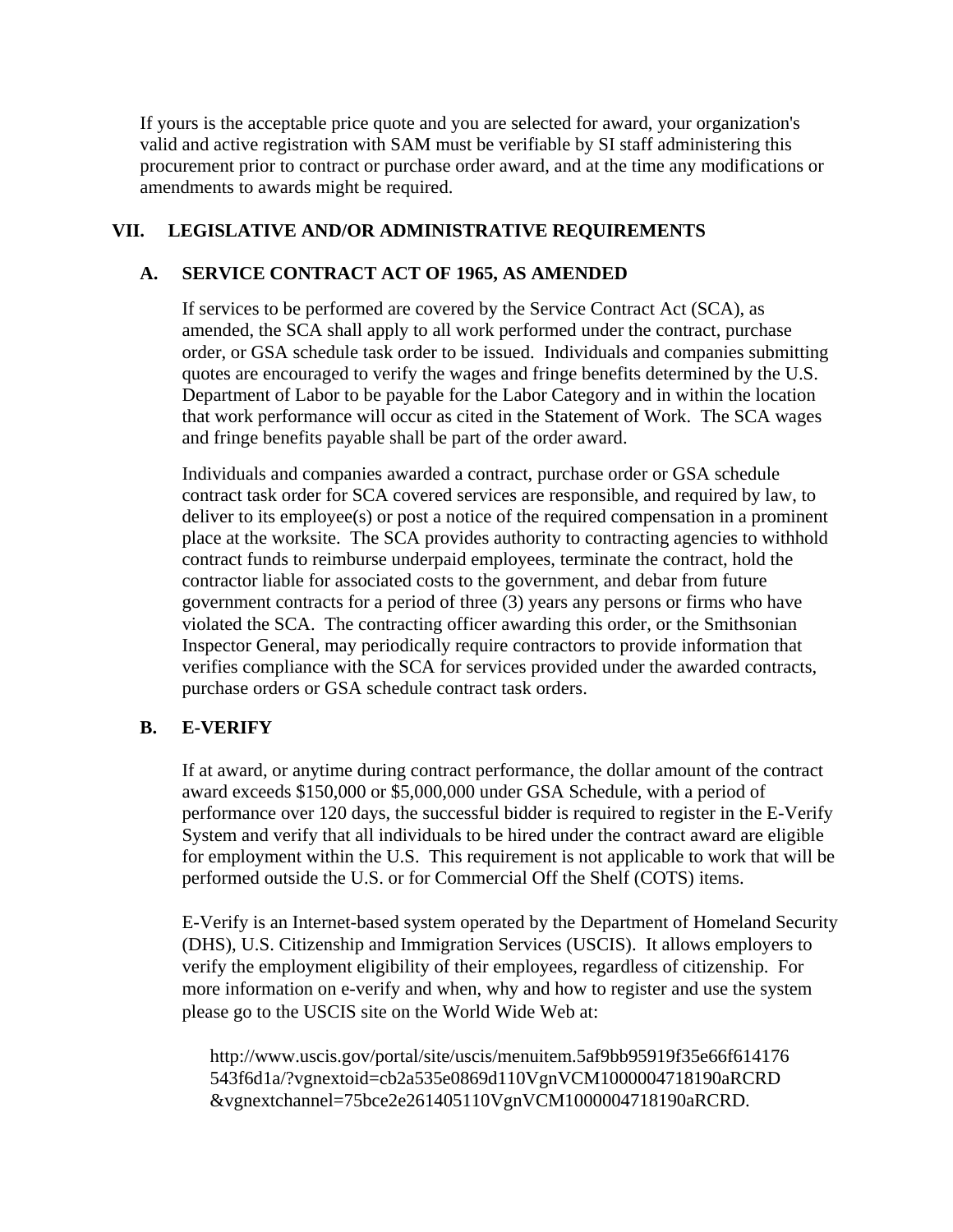# **C. BACKGROUND INVESTIGATIONS**

If a contractor employee assigned to the SI under this contract will have an association with SI that will be greater than thirty (30) days, determined either at time of contract award or anytime during contract performance, and will need access to staff-only areas of SI controlled facilities and leased spaces, the employee shall be required to receive an SI Credential. Contractor employees who require an SI Credential shall be required to undergo and pass an appropriate background investigation and complete security awareness training before an SI Credential is issued. Employees whose associations with the SI will be less than 30 days shall not receive a background investigation or SI Credential, however, they must be escorted by Credentialed personnel at all times when in staff-only areas of SI facilities. If relevant to this RFQ, a form OCon 520, Background Investigations and Credentials for Contractors' Personnel, is included. The following actions shall be required to be completed by the SI Contracting Officer's Technical Representative (COTR) and successful vendor:

- 1. The COTR shall provide an OF-306, Declaration for Federal Employment form, for each of the Contractor's employees who will be assigned to the SI for 30 days or longer. The OF-306 forms must be completed by each person and returned by the Contractor to the COTR, or other designated SI employee, within ten (10) workdays from receipt of the forms by the Contractor.
- 2. For contractors to SI organizations outside the Washington DC and New York City areas, forms SF-87, Fingerprint Cards, shall be provided to the Contractor by the COTR or other designated SI employee. Each form SF-87 must be returned to the COTR, or other designated SI employee, within ten (10) workdays from receipt of the forms by the Contractor When necessary, the forms SF-87 shall be submitted by the Contractor with the OF-306.

*Homeland Security Policy Directive 12 (HSPD-12)*

## **VIII. INFORMATION TO BE SUBMITTED WITH QUOTES**

Quotes submitted must include the following information to be deemed responsive to this Request for Quote and accepted by the SI:

- **A.** Project Title
- **B.** Business name, address, telephone number, and DUNS number
- **C.** Business point of contact name, telephone number and email address
- **D.** Pricing. Ensure that base year and option year pricing is included.
- **E.** Past Performance information should include the contract number, contact person with telephone number and other relevant information for at least 3 recent relevant contracts for the same or similar goods and/or services.
- **F.** Certificates or other documentation confirming appropriate types and levels of insurance required are in effect, and other certificates and documentation requested.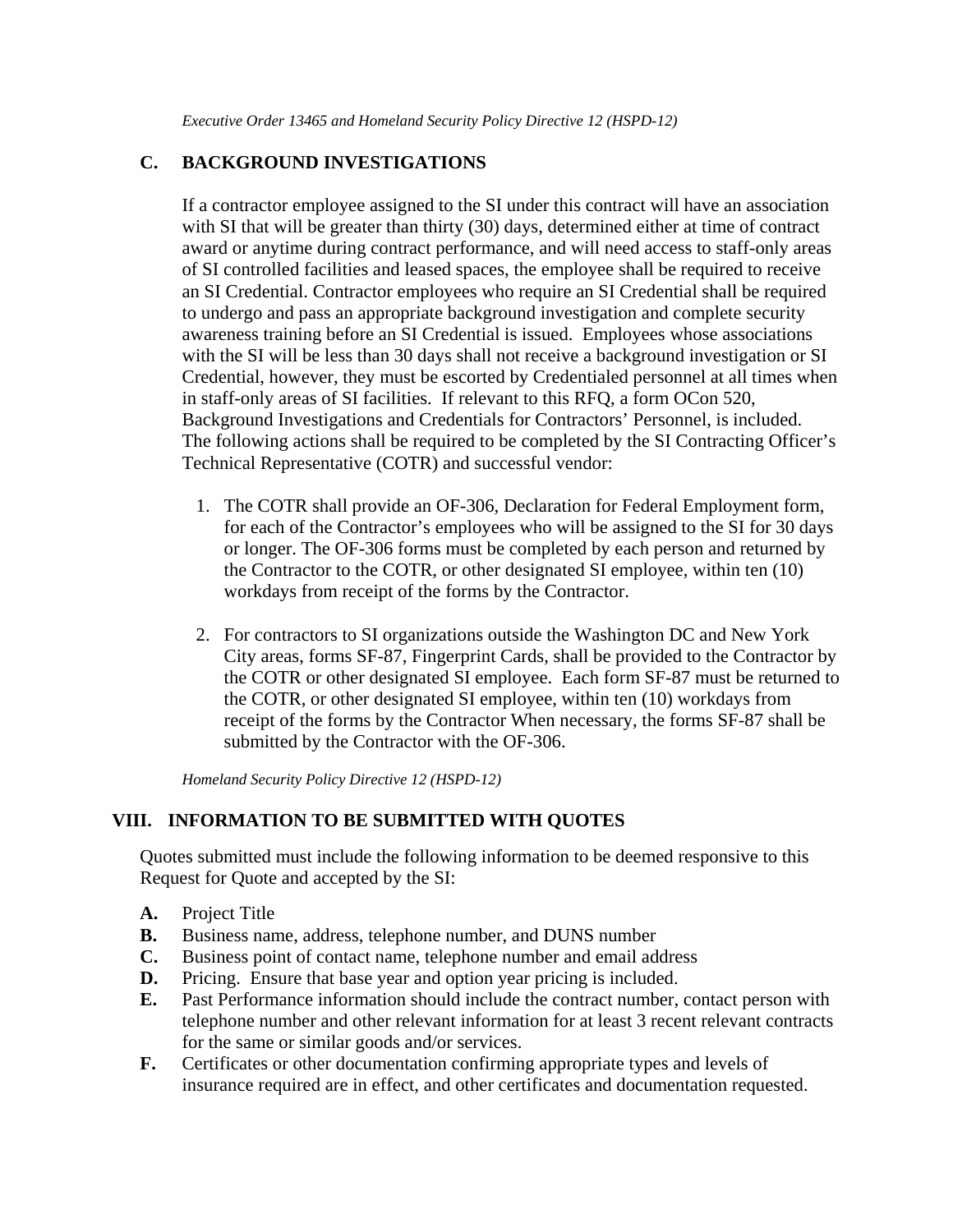- **G.** If services are subject to the requirements of the Service Contract Act provide with your quote:
	- 1. U.S. Department of Labor wage determination hourly rate payable within the location of work performance
	- 2. Health and Welfare hourly rate payable within the location of work performance
	- 3. IFF hourly rate payable within the location of work performance
	- 4. G & A hourly rate payable (e.g., markup, overhead, etc.) within the location of work performance
	- 5. Vacation hourly rate payable within the location of work performance
	- 6. Holiday hourly rate payable within the location of work performance
- **H.** If requested in the RFQ, provide résumés of personnel that may be assigned to perform work under the anticipated award.
- **I.** When prices quoted are in accordance with the terms of a General Services Administration (GSA) schedule contract, provide the following information: your GSA contract number, SIN, goods and/or services pricing.
- **J.** Indicate any discounts to your GSA schedule contract pricing that is being extended to the SI by your price quote(s).
- **K.** Cite the date through which pricing submitted is valid.

# **ATTACHMENT(S):**

- Statement of Work for Instructional Coordinator 26 May 2016
- Form SI-147A, Smithsonian Institution Purchase Order Terms and Conditions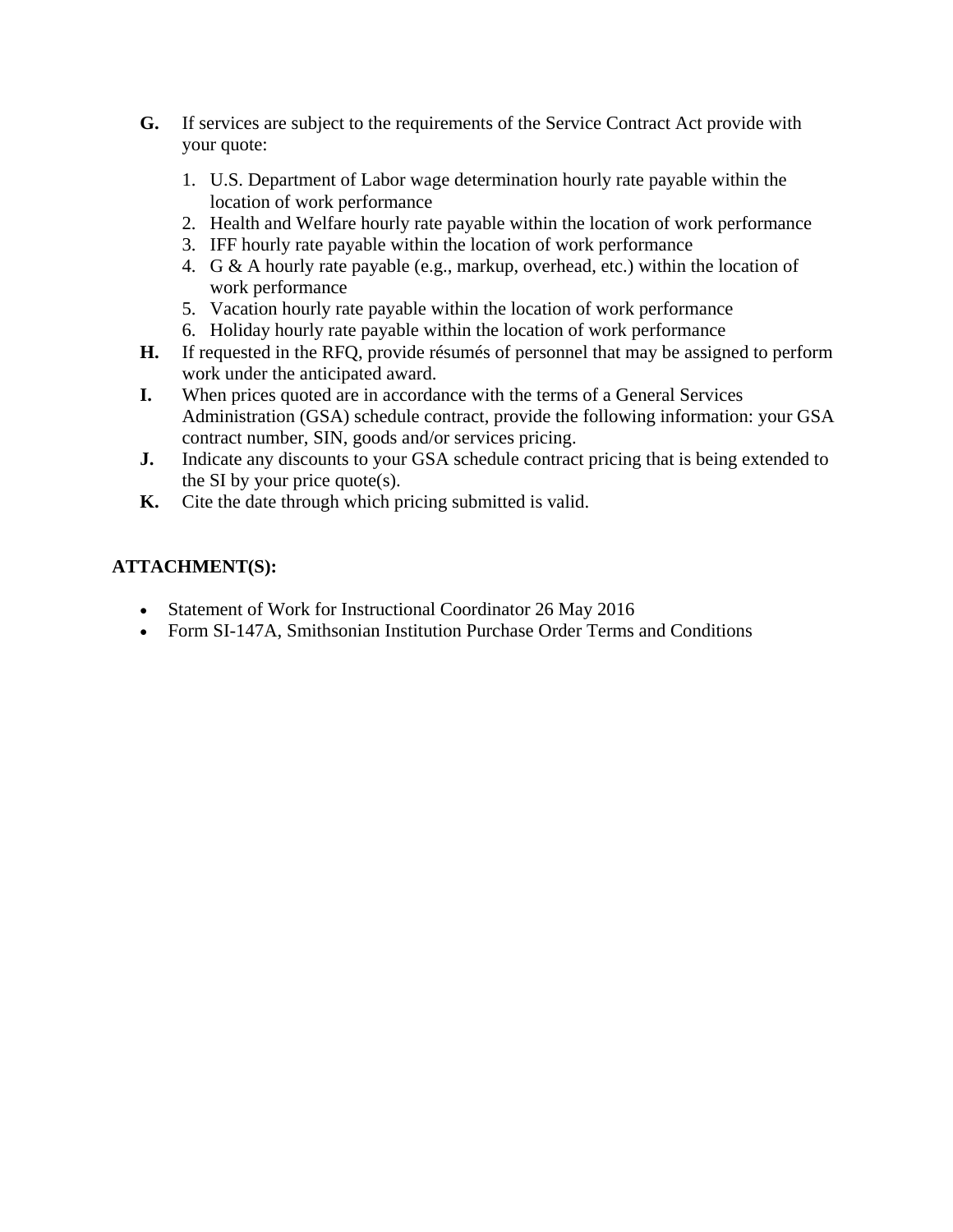

# **NATIONAL MUSEUM** of AFRICAN AMERICAN **HISTORY & CULTURE**

## Program Manager

**Statement of Work** May 26, 2016

The Smithsonian Institution's National Museum of African American History and Culture (NMAAHC) is scheduled to open in 2016. Before the building officially opens on the mall museum staff is busy planning the inaugural exhibitions and hosting public programs. This includes programs for students in grades 3‐12. Through NMAAHC's Student and Teacher division, the museum is in the unique position to impact the student and their relationship with history.

#### **SCOPE OF WORK**

## *NMAAHC Resources for National History Day*

National History Day (NHD) is a year‐long academic program which engages the historical thinking skills of students across the country. Today more than half a million middle‐ and high‐school students participate in the program conducting original research on historical topics of interest. Students have the opportunity to enter their project into local and affiliate level competitions. Selected projects advance to a national level competition held each June at the University of Maryland, College Park. They construct entries as an individual or in a group in one of five categories‐ Documentary, Exhibit, Paper, Performance or Website. Students then compete in a series of contests (School, Regional, and State) to proceed to the National Contest The mission of National History Day is to provide students with opportunities to learn historical content and develop research, thinking and communication skills through the study of history and to provide educators with resources and training to enhance classroom teaching. $1$ 

NMAAHC is poised to help students become better scholars by providing access to primary sources and expert mentorship. As the national museum charged to tell the American story through the African American lens, NMAAHC will be able to assist students in deepening their projects to present American history in a fuller manner by incorporating African American story in NHD project when and where appropriate.

#### **STATEMENT OF WORK**

The Contractor shall provide support, develop resources and manage the programming for the NMAAHC initiative to support students with National History Day.

 $\overline{a}$ <sup>1</sup> http://nhd.org/, 14 March 2016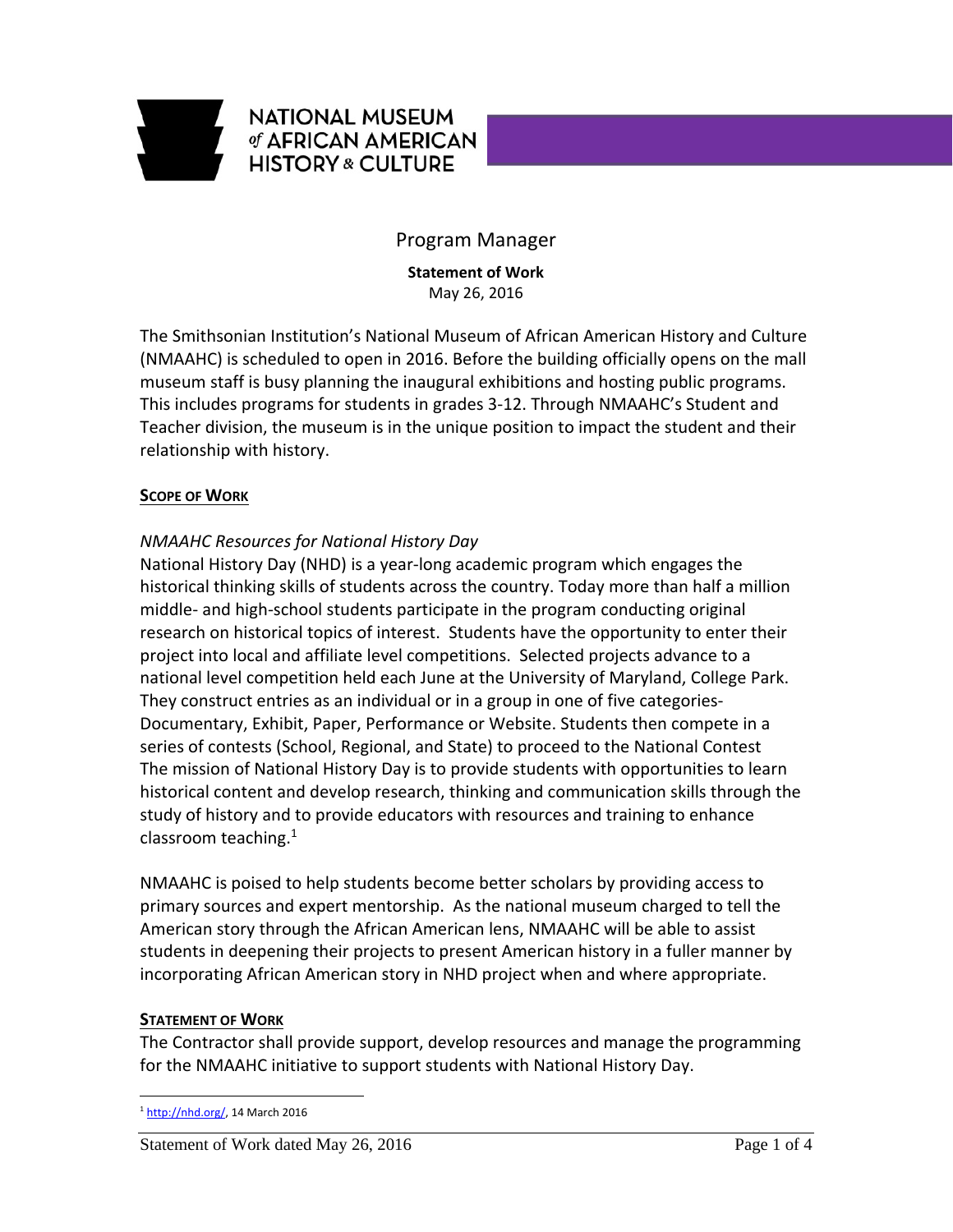- The Contractor shall ensure that the NHD Resource Initiative supports NMAAHC's mission, educational philosophy and approach.
- The Contractor shall manage NHD‐related programming and resources.
- The Contractor shall assist in the development of educational materials to support the Center for Teaching and Learning at NMAAHC.
- The Contractor shall work collaboratively with members of the education department. Working with the Director of Education, the Student and Teacher Coordinator, Early Childhood Education Specialist, Museum Teachers, and other staff members as needed or requested.

#### **DELIVERABLES**

#### **June 2016‐ August 2016**

- Create supporting materials for the 2017 NHD competition: African American theme project titles, research and curate NMAAHC object collection for the 2017 theme, and other website resources as determined by project manager and NMAAHC staff.
- Develop a plan for creating and implementing NHD-related resources for the NMAAHC website.
- Engage in professional development related to child development, learning styles, history pedagogy, presentation techniques, and museum education.
- Work with NMAAHC staff to create program schedule.
- Work with NMAAHC staff to develop and implement marketing strategy for workshops and review sessions.
- Schedule NHD resource programs and workshops for the 2016-2017 school year.

#### **September 2016‐June 2017**

- Support marketing efforts, including but not limited to creating registration pages, contacting schools, etc.
- Develop and implement academic year workshops for students, grade 6‐12.
- Outline and plan resources to be featured on the NMAAHC website.
- Track programs, including number of registration, attendees, etc.
- Work with NMAAHC staff to develop and create a summer institute for students around teaching historical method in support of NHD project framework.
- Work with the national offices of NHD to be a part of the national competition in June 2017

#### **PERIOD OF PERFORMANCE**

June 13, 2016 – June 30, 2017 With option to extend for two years

- ‐ July 1, 2017—June 30, 2018
- ‐ July 1, 2018—June 30, 2019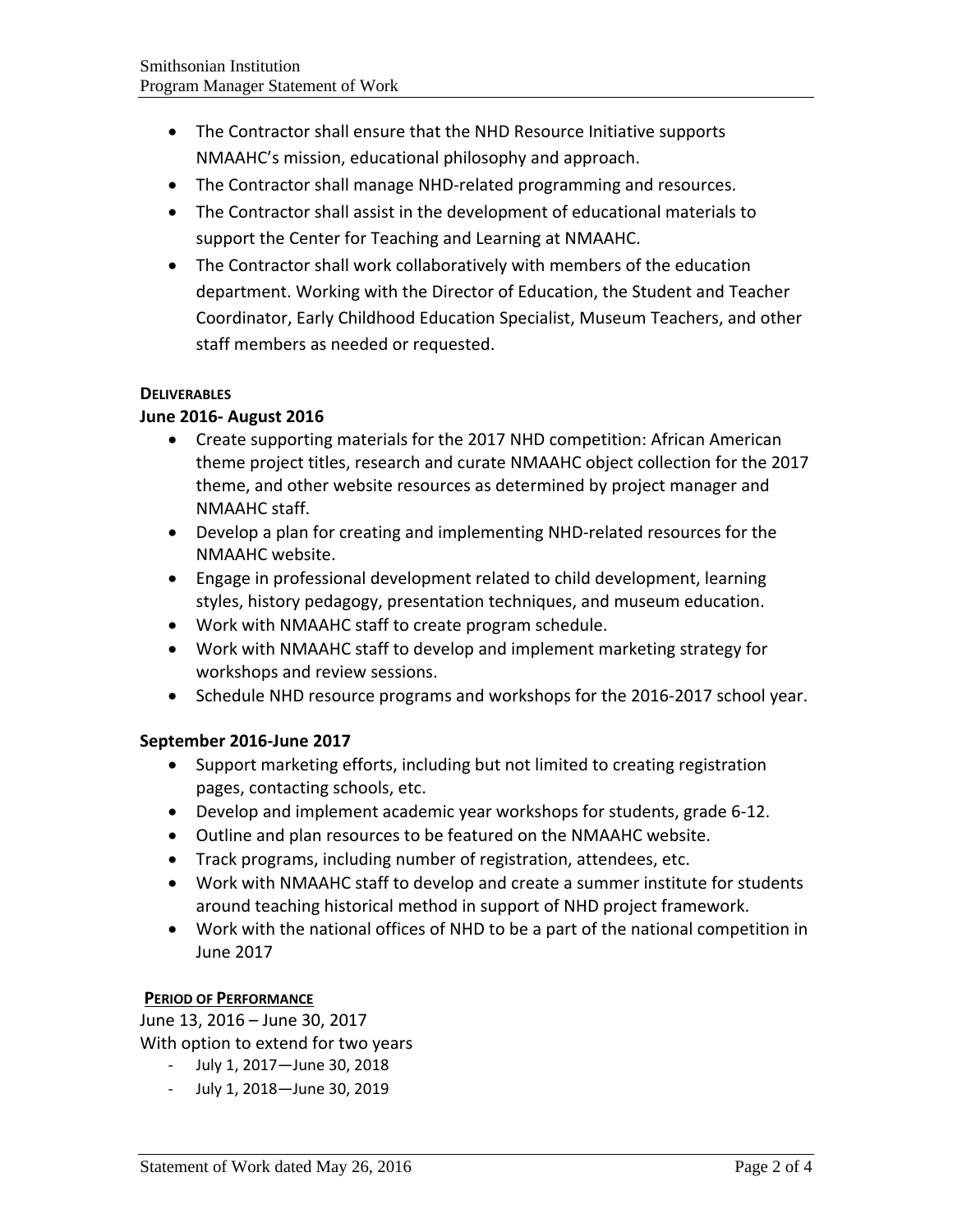#### **PERFORMANCE STANDARDS**

The Contractor will:

#### **Resource Development**

- Create resources with historical learning standards in mind from sources such as Common Core, Habits of the Mind, NCSS standards and other standards as determined.
- Contribute suggestions for new resources, innovative delivery methods, and strategies for production.

#### **Workshops**

- Communicate with students and their adults in a friendly, helpful, and professional way.
- Respond to audience emails within 2 business days.
- Communicate with teachers either through an SI email account or from a phone.
- Actively seek solutions when problems arise.
- Be aware of possible inclement weather and will be prepared to make decisions regarding alternatives and communicate with registrants.
- Track workshops, either onsite or off-site, including location and number of children and teachers served.
- Have a base knowledge of NMAAHC so they may be able to represent the museum to the students and answer any basic questions.
- Be well versed in the lesson plan(s) and be able to speak confidently and answer questions about the content. The museum teacher should consider themselves an expert on material presented to the students.
- Hold the attention of the students using good classroom management and speak in a clear, confident voice.
- Scaffold the information presented to the students.
- Seek to be accurate in the historical information that is provided to workshop participants
- Use inquiry method of teaching, causing the students to use deductive reasoning.
- Ensure that all parts of the lesson are participatory and built on best practices of age‐appropriate pedagogy
- Be polite, courteous, and a professional representation of the NMAAHC in dress, attitude, and presentation.

#### **Marketing Support**